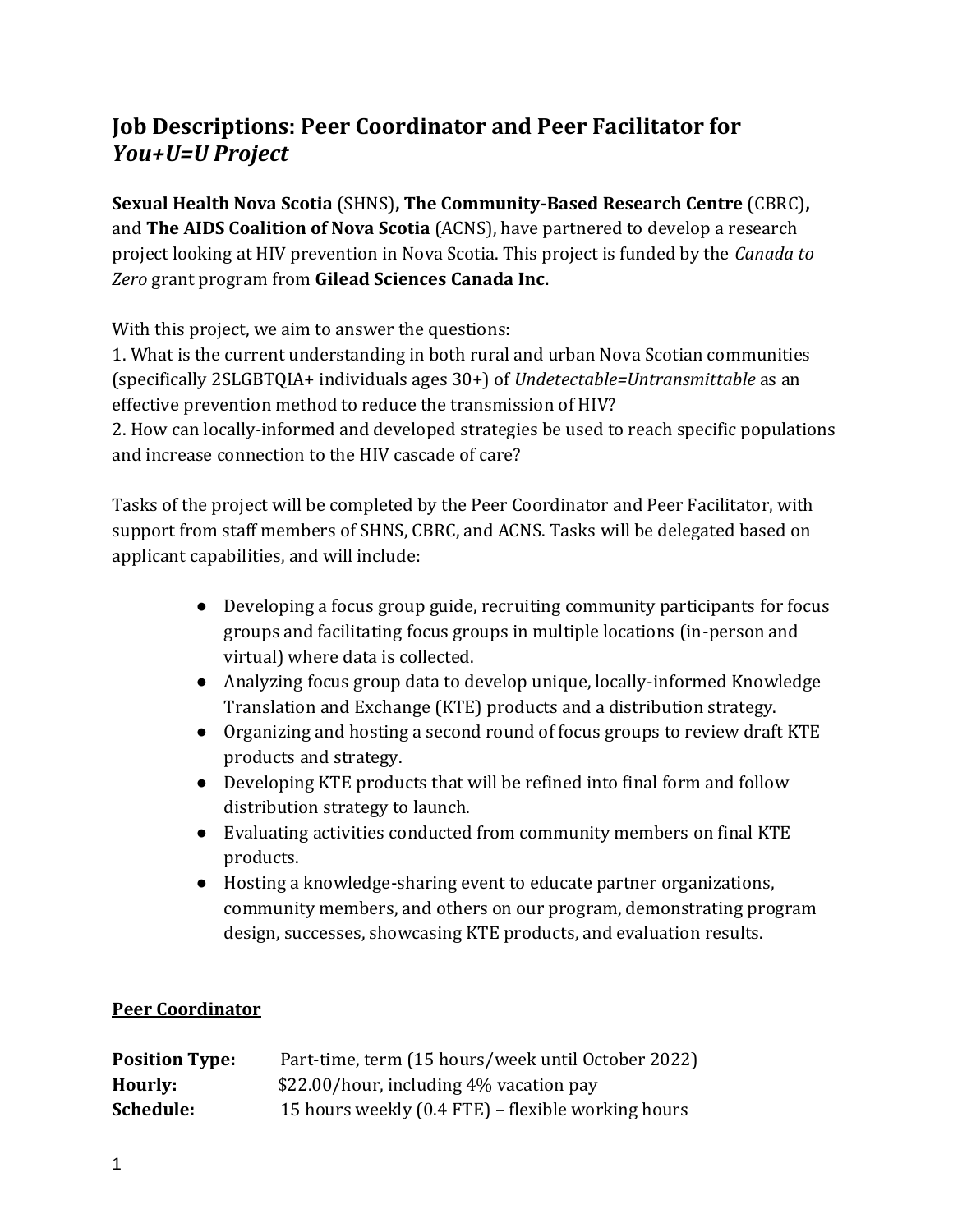| <b>Start Date:</b> | November 29, 2021 (some flexibility)                                       |
|--------------------|----------------------------------------------------------------------------|
| <b>End Date:</b>   | October 28, 2022 (47 weeks)                                                |
| Location:          | Remote within Nova Scotia. Some travel to Halifax may be required.         |
| Language:          | Primary working language is English; French and/or Mi'kmaq language skills |
|                    | are an asset                                                               |
|                    | <b>Reports to:</b> Sexual Health Nova Scotia Provincial Coordinator        |

#### **Application**

| Deadline: | Friday, November 12th at midnight (Atlantic) |
|-----------|----------------------------------------------|
|-----------|----------------------------------------------|

#### **Peer Facilitator**

| <b>Position Type:</b> | Part-time, term (15 hours/week until October 2022)                         |
|-----------------------|----------------------------------------------------------------------------|
| Hourly:               | \$22.00/hour, including 4% vacation pay                                    |
| Schedule:             | 15 hours weekly (0.4 FTE) – flexible working hours                         |
| <b>Start Date:</b>    | November 29, 2021 (some flexibility)                                       |
| <b>End Date:</b>      | October 28, 2022 (47 weeks)                                                |
| Location:             | Remote within Nova Scotia. Some travel to Halifax may be required.         |
| Language:             | Primary working language is English; French and/or Mi'kmaq language skills |
|                       | are an asset                                                               |
| Reports to:           | Sexual Health Nova Scotia Provincial Coordinator                           |

### **Application**

**Deadline:** Friday, November 12th at midnight (Atlantic)

### **Education & Prior Experience**

We recognize that some applicants experience barriers to traditional educational and employment opportunities. We consider various combinations of education, employment, volunteer, and lived experience. Please be sure to highlight these experiences in your cover letter and resume.

Areas of education and prior experience considered beneficial for this work include:

- Health care and promotion
- Social sciences, gender studies or mental health
- Facilitation and program development
- Community-based, grassroots and non-profit work
- 2SLGBTQIA+ programming and research
- Programming and research with those living with HIV or HIV prevention work

#### **Beneficial Skills & Qualifications**